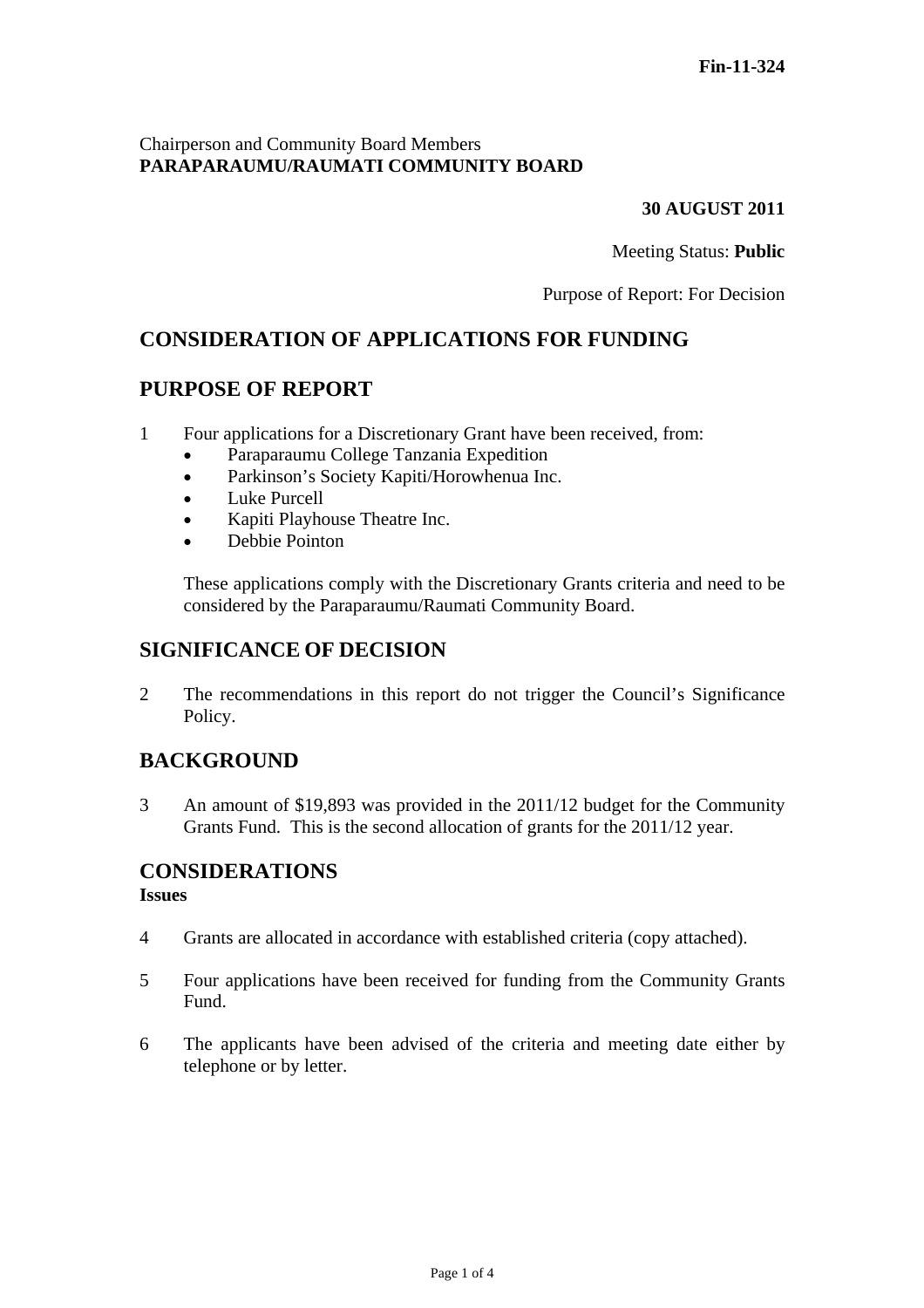#### **Applications from the Community Grant Fund**

Parkinson's Society Kapiti/Horowhenua Inc.

7 Colin Clayton on behalf of the Parkinson's Society Kapiti/Horowhenua Inc. has applied for a grant of \$500 to assist with the cost of providing extra hours for a Field Officer to provide a better service for the people in the community with Parkinson's disease.

This application can be considered under Eligible Purposes 2; *Special project or activity.* 

Luke Purcell

8 Luke Purcell has applied for a grant of \$500 to assist with the cost of travel to the UK and be apart of the U18 Tasman United Football Team.

This application can be considered under Eligible Purposes 2; *Special project or activity.* 

Kapiti Playhouse Theatre Inc.

9 Kapiti Playhouse Theatre Inc. has applied for a grant of \$500 to assist with the cost of replacing their Lighting Control Board.

This application can be considered under Eligible Purposes 2; *Special project or activity.* 

Paraparaumu College Tanzania Expedition

10 Julie Laurenson on behalf of the Paraparaumu College Tanzania Expedition has applied for a grant of \$500 to assist with the cost of travel to Tanzania to promote leadership skills, planning, cooperative skills and character building.

This application can be considered under Eligible Purposes 2; *Special project or activity.* 

Debbie Pointon

11 Debbie Pointon has applied for a grant of \$500 to assist with the cost of attending a 'one-off' advanced Doll Making Workshop in Dunedin.

This application can be considered under Eligible Purposes 2; *Special project or activity.* 

### **Financial Considerations**

12 Budget allocation for 2011/12 year

|                   |                 |                     |              | <b>Balance</b>       |
|-------------------|-----------------|---------------------|--------------|----------------------|
| $2011/12$ Budget  |                 | <b>Grants total</b> |              | <b>Available for</b> |
| <b>Allocation</b> | Date of meeting | per meeting         | <b>Total</b> | <b>Distribution</b>  |
| \$19,893          | 19 July 2011    | \$1,912.94          |              | \$17,980.06          |
|                   |                 |                     |              |                      |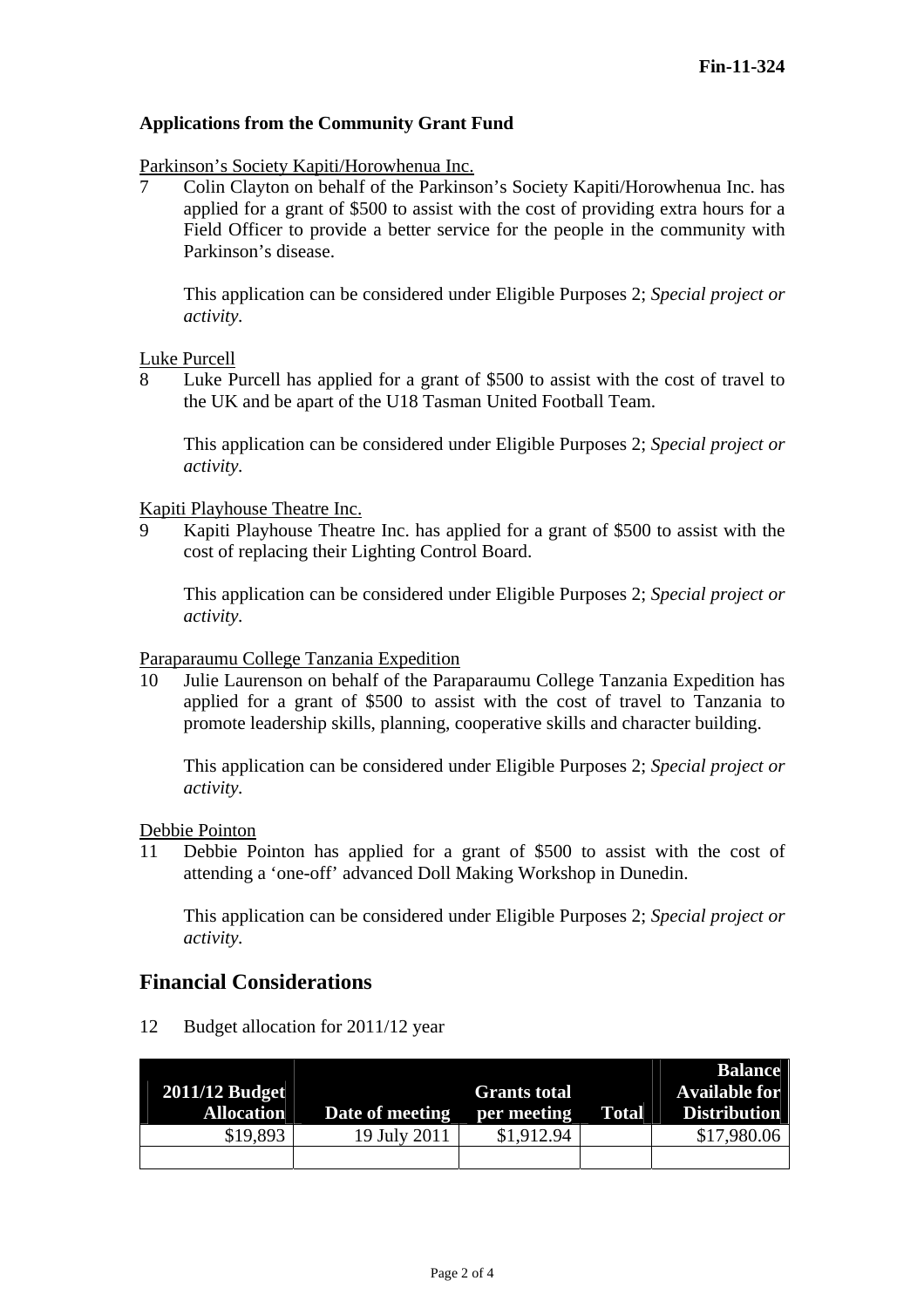13 The following list shows all the grants made to date from the Paraparaumu/ Raumati Community Board Grants Fund in the 2011/2012 financial year, for the Board's information.

| <b>Date</b> | <b>Recipient</b>                             | <b>Amount</b> | <b>Purpose of Grant</b>                                                                                                                                                                              | <b>Report</b><br><b>Back</b> |
|-------------|----------------------------------------------|---------------|------------------------------------------------------------------------------------------------------------------------------------------------------------------------------------------------------|------------------------------|
| $19-07-11$  | <b>Business House</b><br><b>Netball Club</b> | \$412.94      | To assist with the cost of<br>purchasing six game quality<br>netballs                                                                                                                                |                              |
| 19-07-11    | Presentation<br><b>Sisters</b>               | \$500         | To assist with the costs of<br>the 2011 Mission Gala, by<br>assisting with the cost of<br>Council's hall rental charge<br>and a contribution towards<br>the overnight security prior<br>to the Gala. |                              |
| $19-07-11$  | Kapiti Primary<br><b>School PTA</b>          | \$500         | To assist with the cost of<br>building a new junior<br>sandpit and shade sail in the<br>school playground                                                                                            |                              |
| $19-07-11$  | Amy Skelsey                                  | \$500         | To attend an Outward<br>Bound course in December<br>2011                                                                                                                                             |                              |

Delegations

14 The Paraparaumu/Raumati Community Board has delegated authority to consider this issue.

Reference Part D.7 of the Governance Structure which reads:

#### *Community Grants*

*7.4 The Paraparaumu/Raumati Community Board has the authority to approve criteria for the allocation of community-based grant funds as approved through the Annual Plan process or the Long Term Council Community Plan (LTCCP) process.* 

*Authority to consider and approve the allocation of community-based grant funds as deemed appropriate under agreed criteria of both existing schemes and any granting schemes that may be approved through the Annual Plan process or the Long Term Council Community (LTCCP) process.* 

## **RECOMMENDATIONS**

15 That the Paraparaumu/Raumati Community Board grants the Parkinson's Society Kapiti/Horowhenua Inc. a grant of \$............ to assist with the cost of providing extra hours for a Field Officer to provide a better service for the people in the community with Parkinson's disease.